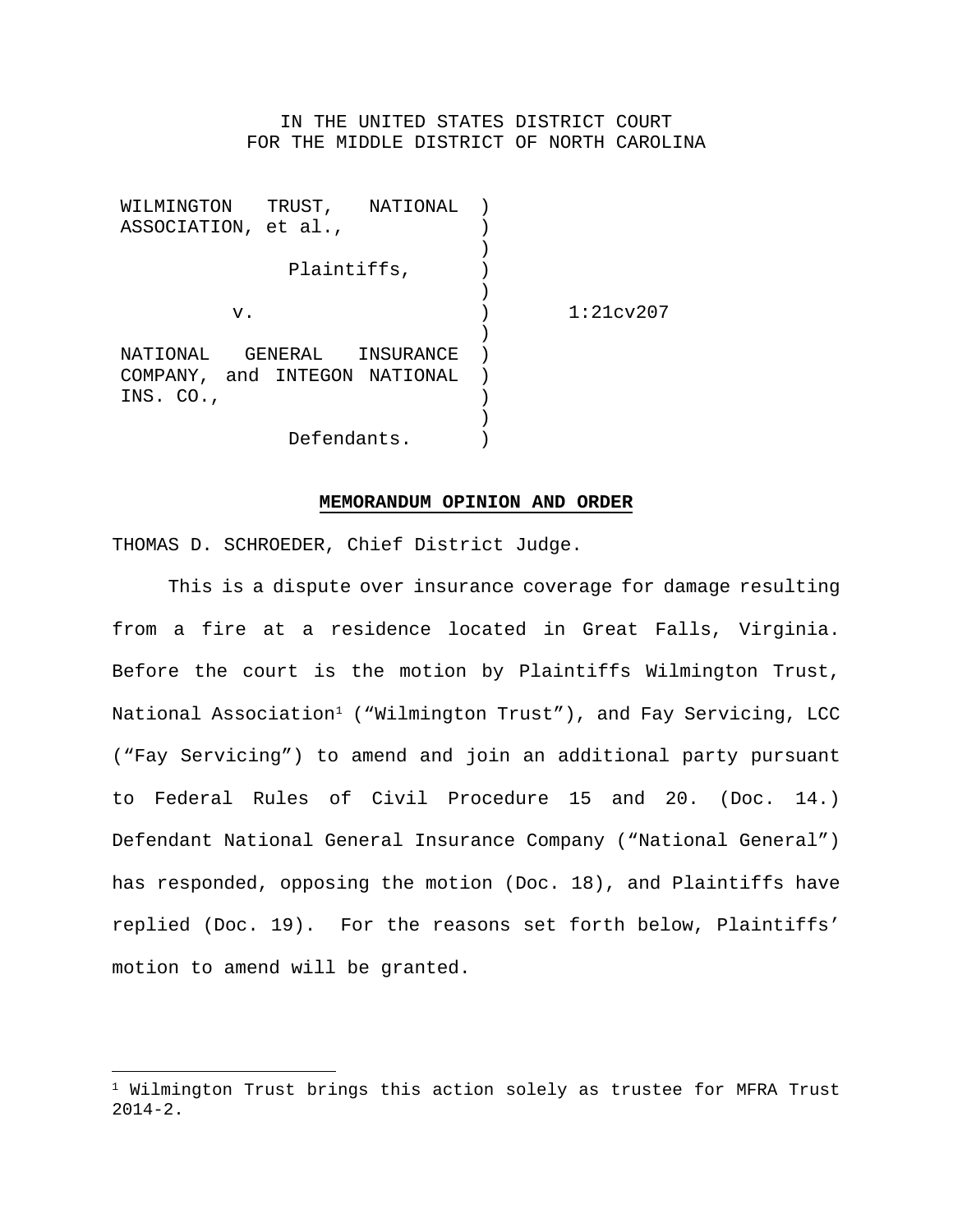# **I. BACKGROUND**

The facts, as alleged in the amended complaint, show the following:

On March 18, 2008, Palwinder Singh obtained a mortgage with Bank of America, N.A. for the original principal amount of \$842,080.00 by means of a promissory note ("Note"). (Doc. 14-1 ¶ 7.) As security for the Note, Singh conveyed a deed of trust for real property located at 817 Walker Road, Great Falls, Virginia ("Property"). (Id. ¶ 8.) The deed of trust required Singh to obtain property insurance "against loss by fire, hazards included within the term 'extended coverage,' and any other hazards including, but not limited to, earthquakes and floods" and required that all policies "shall include a standard mortgage clause, and shall name Lender as mortgagee and/or as an additional loss payee." (Id. ¶ 9.)

On November 29, 2017, the Note was assigned to Wilmington Trust. (Id. ¶ 10.) Fay Servicing is the servicer for the loan. (Id. ¶ 11.) In its capacity as loan servicer, Fay Servicing has the authority to take actions with regard to the debt owed by Singh, including making claims for insurance proceeds. (Id.)

On January 3, 2018, Singh obtained an insurance policy ("Policy") from National General and/or Integon National Insurance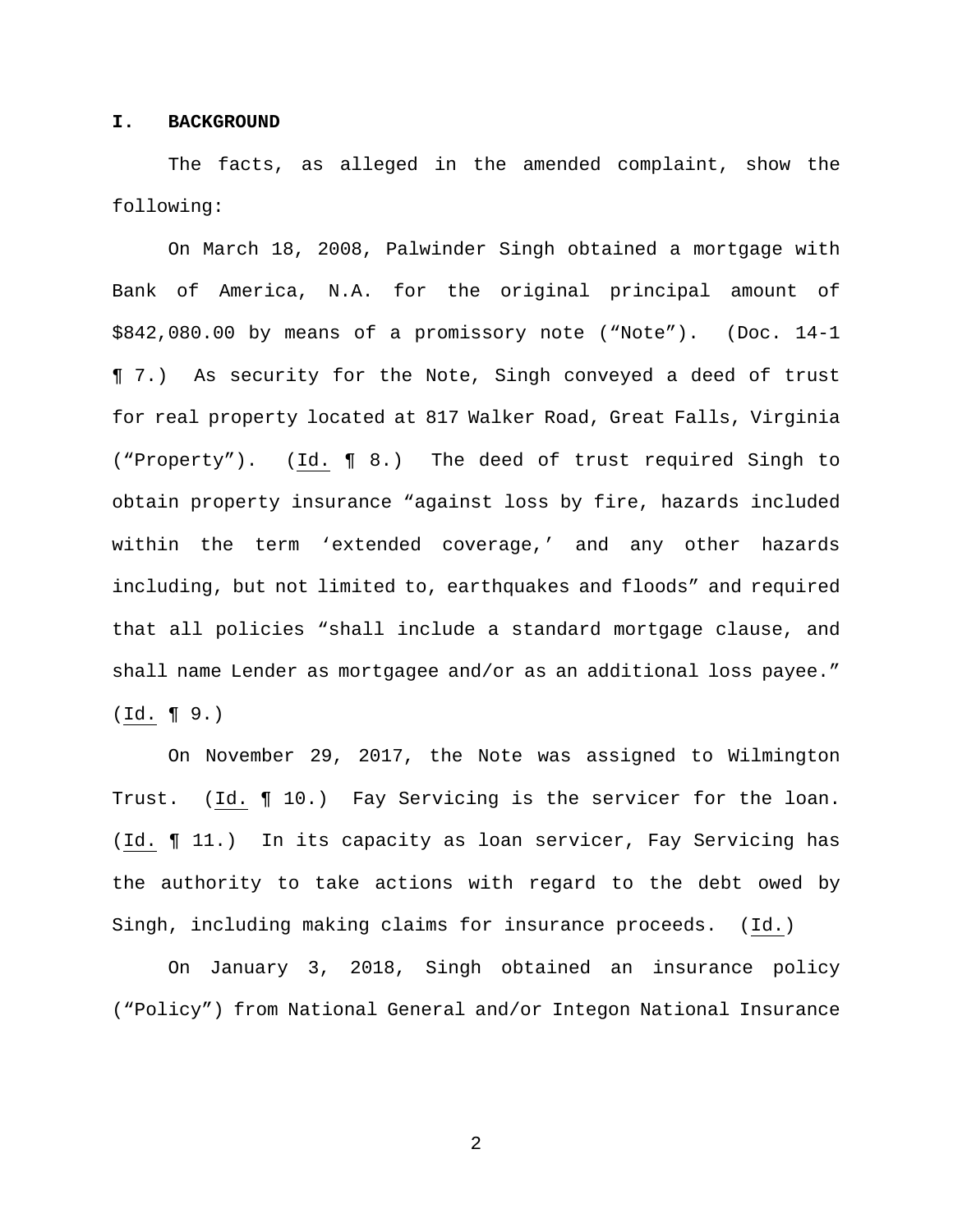Company ("Integon")  $-$  a company affiliated with National General<sup>2</sup>  $--$  insuring the Property against loss.<sup>3</sup> (Id. ¶ 18.) The Policy contains a mortgage clause which reads, in relevant part: "If a mortgagee is named in this policy, any loss payable under Coverage A or B will be paid to the mortgagee and you, as interests appear."<sup>4</sup> (Doc. 7-1 at 34.) The Policy lists "Bank of America Fay Servicing" as the mortgagee. (Id. at 11.) The mortgage clause also states that the insurer can deny the insured's claim and "that denial will not apply to a valid claim of the mortgagee" if the mortgagee takes certain required actions. (Id. at 34.) The clause also contains sections requiring the insurer to notify the mortgagee if it decides to cancel or not renew the Policy. (Id. at 36.)

Fay Servicing and Wilmington Trust allege that they were intended third-party beneficiaries of the Policy. (Doc. 14-1 ¶ 19.) In servicing the loan, Fay Servicing managed an escrow account on behalf of Singh through which all premiums for the

 $2$  In its response, National General argues that it and Integon are separate companies and that Integon issued the Policy to Singh. (Doc.<br>18.) It appears that both companies operate under the brand name of It appears that both companies operate under the brand name of "National General" or "National General Insurance." (See Doc. 7-2.) However, in their amended complaint, Plaintiffs allege it was National General and/or Integon that issued the Policy. (Doc 14-1.)

 $3$  The amended complaint does not mention the date Singh obtained the insurance policy, but both parties have previously stated it was January 3, 2018, which the court accepts for present purposes.

<sup>4</sup> Coverages A and B concern the "dwelling" and "other structures." The Policy also contained coverages for personal property, loss of use, and liability. (Doc. 7-1 at 10.)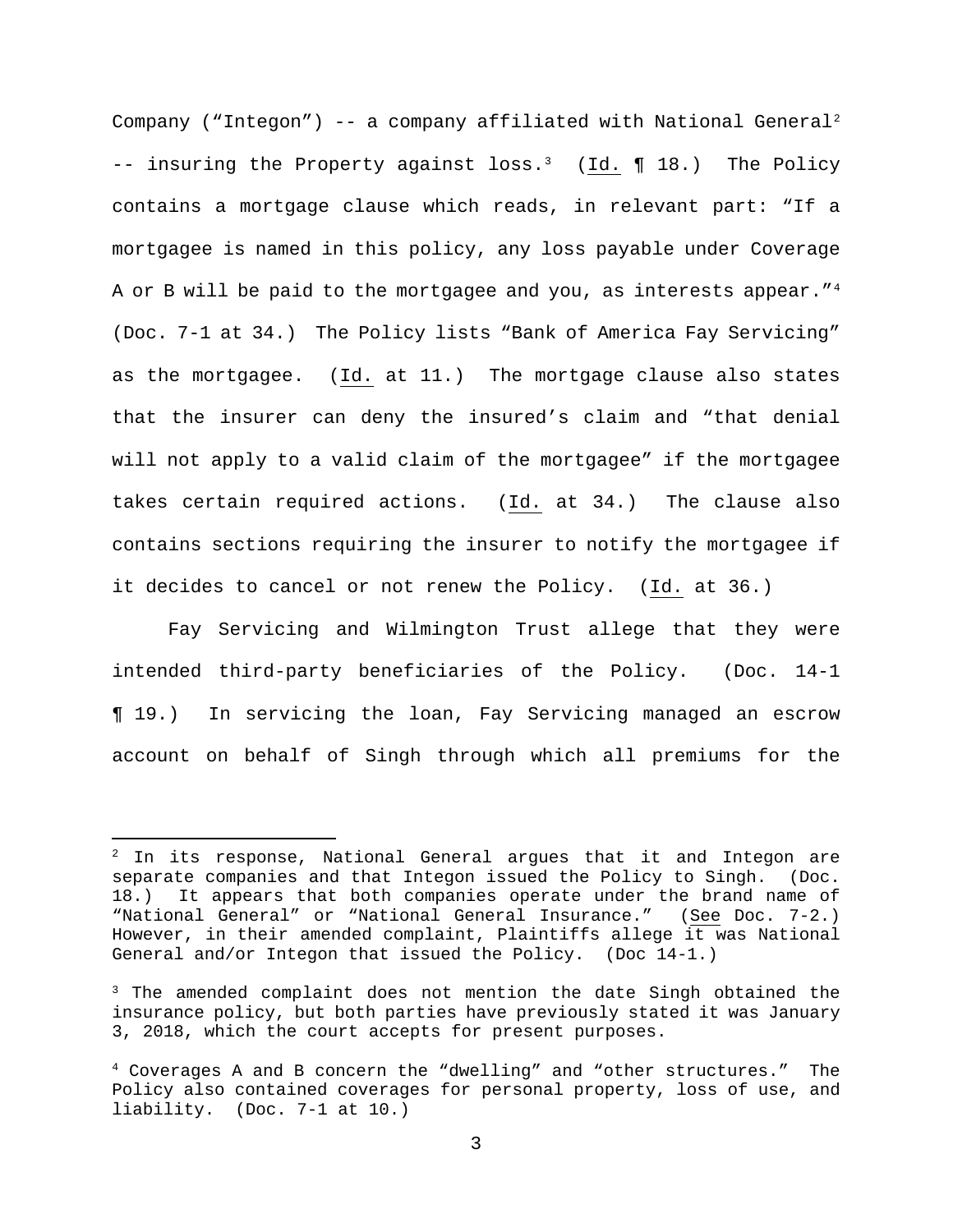Policy were timely and fully paid to National General. (Id. ¶¶ 20- 21.)

On May 12, 2020, the Property was damaged by fire. (Id. ¶ 22.) Fay Servicing, in its role as loan servicer on behalf of Wilmington Trust, timely submitted an insurance claim for coverage to Defendants. (Id. ¶ 24.) National General failed to timely respond, and between June and December 2020 it failed to provide any response to the claim. (Id. ¶ 25.) Then, without prior warning, Defendants cancelled the Policy and refused to pay the claim. (Id. ¶ 26.) Defendants allegedly cancelled the Policy because of misrepresentations by Singh in connection with his application for the Policy. (Id. ¶ 33.) According to Plaintiffs, neither Wilmington Trust nor Fay Servicing assisted Singh in applying for the Policy or had any knowledge of any alleged misrepresentations. (Id. ¶ 34.)

On January 12, 2021, Integon filed a declaratory judgment action in Virginia state court seeking a declaration that the Policy is void ab initio due to Singh's misrepresentations, that Wilmington Trust did not comply with certain requirements in the Policy's mortgage clause, and that Integon accordingly does not owe coverage to either Singh or Wilmington Trust. (Doc. 7-3.) The original complaint named as defendants Singh and Bank of America. Integon subsequently amended the complaint to dismiss Bank of America and add Wilmington Trust as a defendant. (Docs.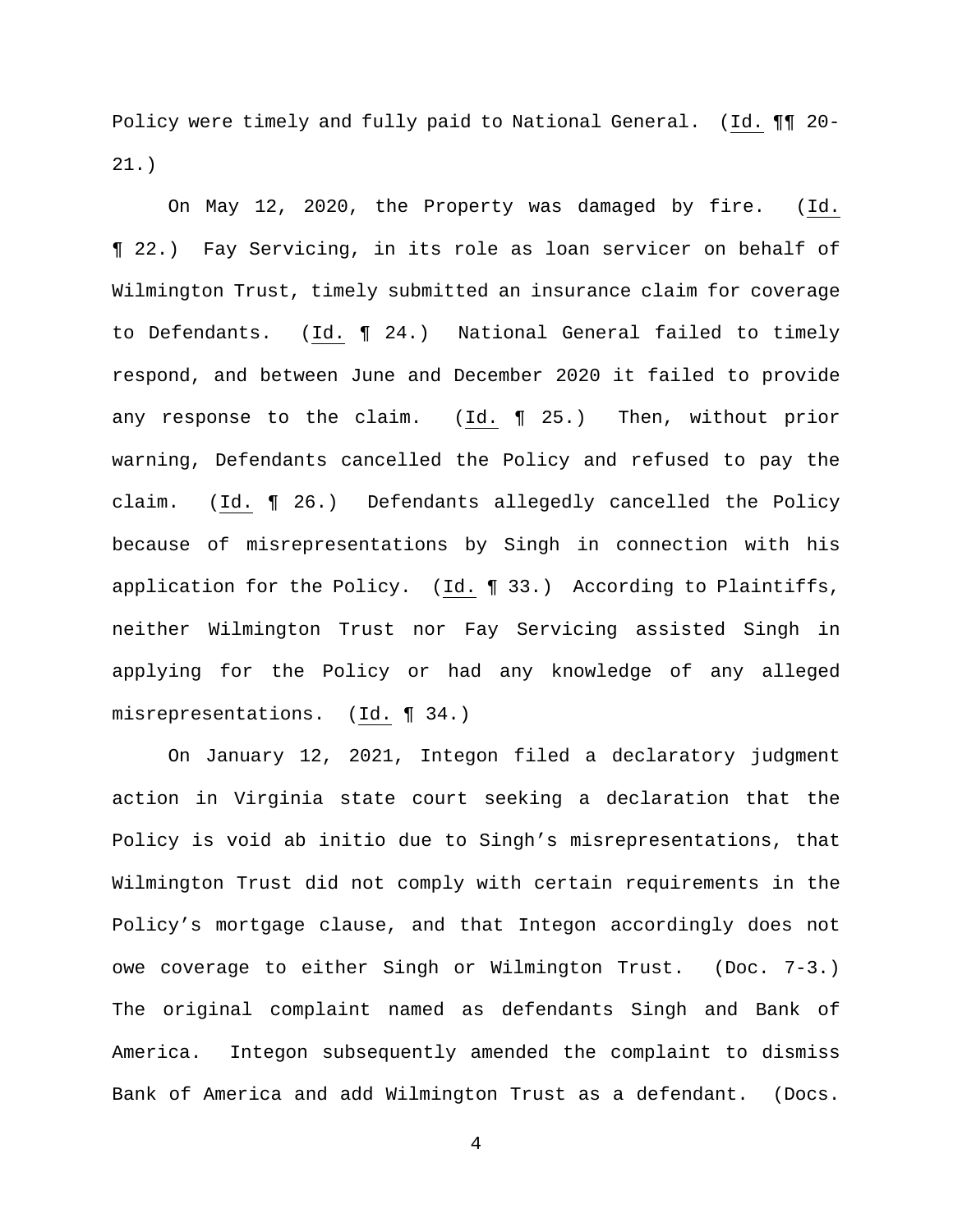$7-1; 7-6.$ 

On March 15, 2021, Wilmington Trust and Fay Servicing filed a complaint in this court against National General. (Doc. 1.) In it, they allege breach of contract, negligence, and negligent misrepresentation based on National General's refusal to pay the insurance claim. On June 21, 2021, this court denied National General's motion to dismiss, or alternatively, to stay. (Doc. 10.) National General then filed its answer on July 6, 2021. (Doc. 11.)

On August 24, 2021, Wilmington Trust and Fay Servicing moved to amend the complaint to join Integon as a Defendant under Rule 20. (Doc. 14.) National General contends that the motion should be denied under Rule 15 because the amendment would be prejudicial, in bad faith, and futile, or alternatively, should be denied under Rule 20 for reasons stated in National General's opposition to Wilmington Trust and Fay Servicing's motion to amend. The motion is fully briefed and ready for decision.

# **II. ANALYSIS**

#### **A. Legal Standard**

When considering whether to grant a motion to amend to join additional parties, the court "must consider both the general principles of amendment provided by Rule 15(a) and also the more specific joinder provisions of Rule 20(a)." Hinson v. Norwest Fin. S.C., Inc., 239 F.3d 611, 618 (4th Cir. 2001). "[S]atisfying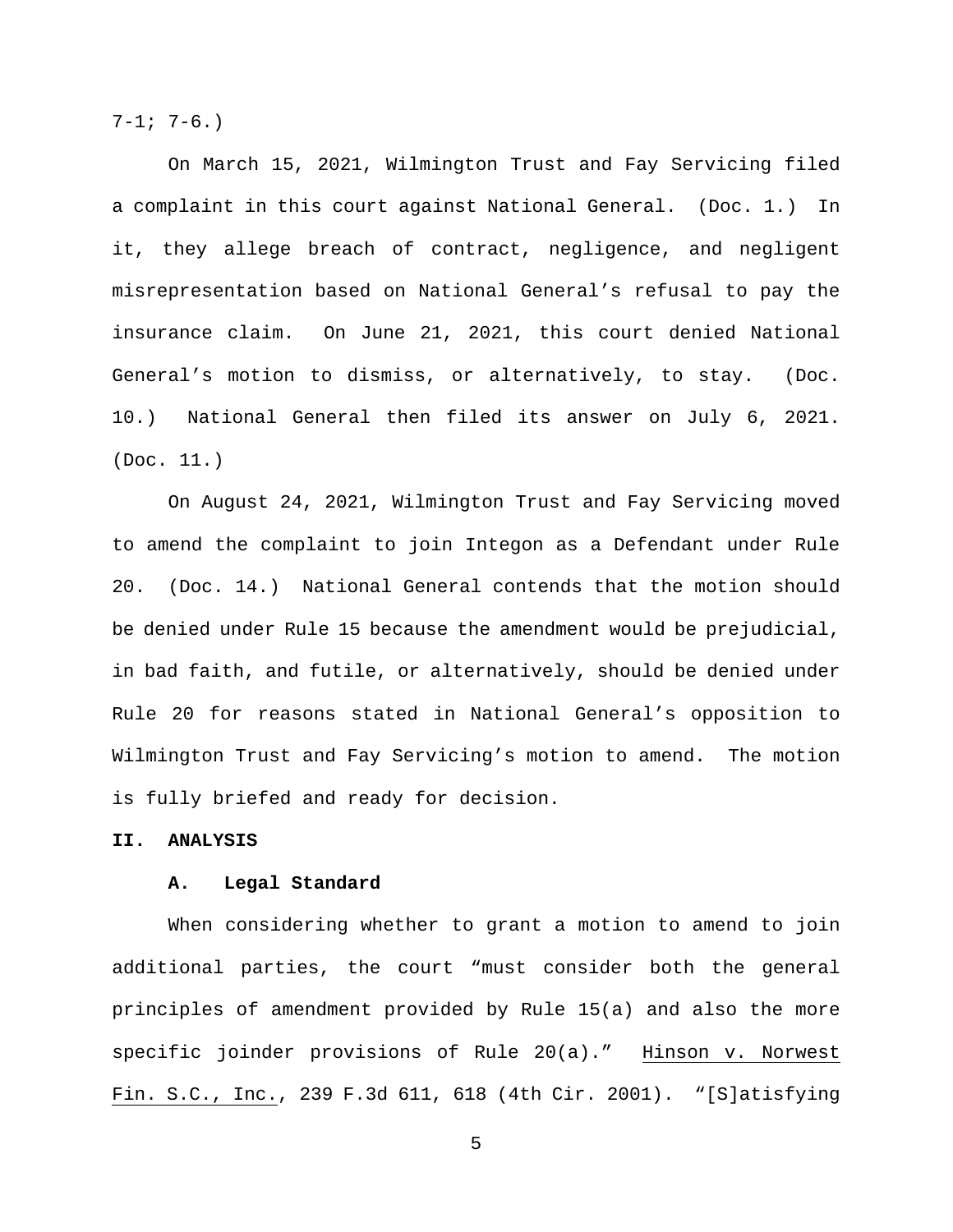the joinder requirements is necessary to the court's subject matter jurisdiction under 28 U.S.C. § 1367(a)." Id. Federal Rule of Civil Procedure 15(a)(2) provides that "a party may amend its pleading only with the opposing party's written consent or the court's leave. The court should freely give leave when justice so requires." While district courts have discretion to grant or deny a motion to amend, leave should be "freely given" absent "any apparent or declared reason – such as undue delay, bad faith or dilatory motive on the part of the movant, repeated failure to cure deficiencies by amendments previously allowed, undue prejudice to the opposing party by virtue of allowance of the amendment, futility of amendment, etc." Foman v. Davis, 371 U.S. 178, 182 (1962).

"When a proposed amendment is frivolous or advances a claim or defense that is legally insufficient on its face, the motion to amend should be denied." Joyner v. Abbott Labs, 674 F. Supp. 185, 190 (E.D.N.C. 1987). "To determine whether a proposed amended complaint would be futile, the Court reviews the revised complaint under the standard used to evaluate a motion to dismiss for failure to state a claim." Amaya v. DGS Constr., LLC, 326 F.R.D. 439, 451 (D. Md. 2018) (citing Katyle v. Penn Nat'l Gaming, Inc., 637 F.3d 462, 471 (4th Cir. 2011)). Thus, "[a] motion to amend a complaint is futile 'if the proposed claim would not survive a motion to dismiss.'" Pugh v. McDonald, 266 F. Supp. 3d 864, 866 (M.D.N.C.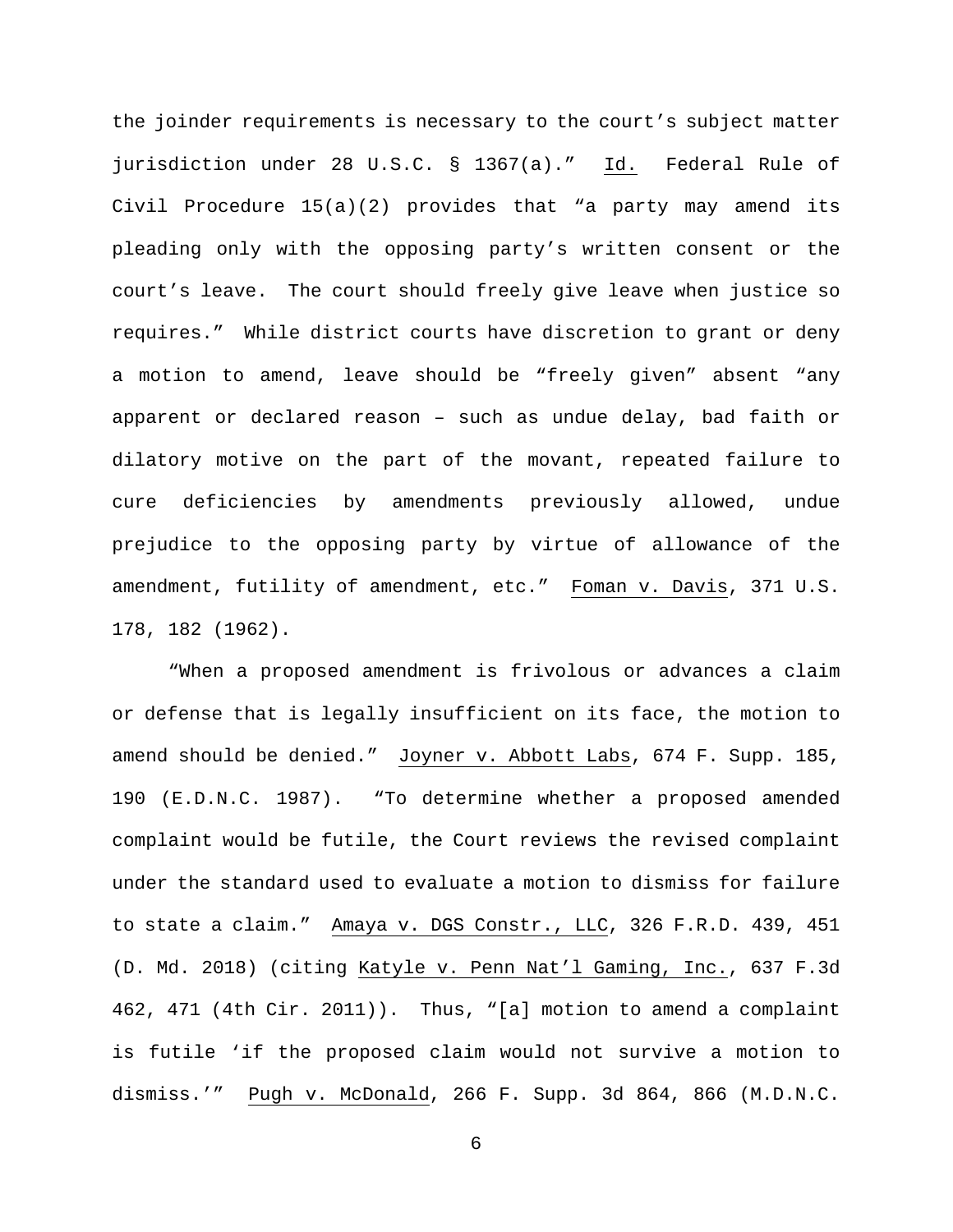2017) (quoting James Madison Ltd. v. Ludwig, 82 F.3d 1085, 1099  $(D.C. Cir. 1996)$ . A motion to dismiss under Rule  $12(b)(6)$  is meant to "test[] the sufficiency of a complaint" and not to "resolve contests surrounding the facts, the merits of a claim, or the applicability of defenses." Republican Party of N.C. v. Martin, 980 F.2d 943, 952 (4th Cir. 1992). To survive such a motion, "a complaint must contain sufficient factual matter, accepted as true, to 'state a claim to relief that is plausible on its face.'" Ashcroft v. Iqbal, 556 U.S. 662, 678 (2009) (quoting Bell Atl. Corp. v. Twombly, 550 U.S. 544, 570 (2007)). In considering a motion to dismiss, a court "must accept as true all of the factual allegations contained in the complaint," Erickson v. Pardus, 551 U.S. 89, 94 (2007) (per curiam), and all reasonable inferences must be drawn in the non-moving party's favor, Ibarra v. United States, 120 F.3d 472, 474 (4th Cir. 1997).

#### **B. Motion to Amend**

National General first argues the motion is prejudicial and in bad faith because Plaintiffs "appear to tacitly agree that Integon is the proper party," rather than National General, and that this amendment is an attempt to "avoid the abstention doctrine" because of the pending state court case. (Doc. 18 at 4.) The Fourth Circuit has explained that "[w]hether an amendment is prejudicial will often be determined by the nature of the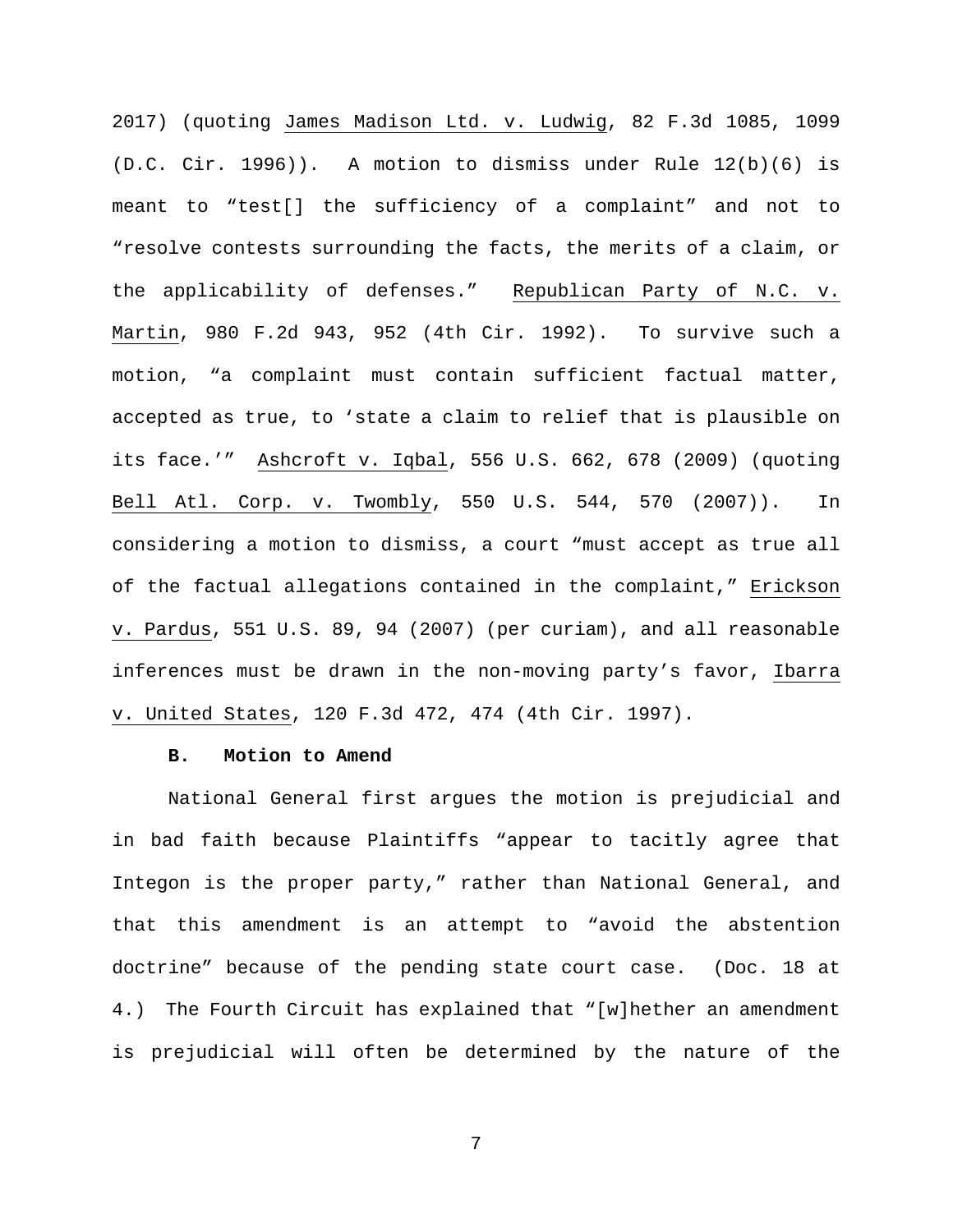amendment and its timing." Laber v. Harvey, 438 F.3d 404, 427 (4th Cir. 2006) (en banc).

A common example of a prejudicial amendment is one that "raises a new legal theory that would require the gathering and analysis of facts not already considered by the [defendant, and] is offered shortly before or during trial." An amendment is not prejudicial, by contrast, if it merely adds an additional theory of recovery to the facts already pled and is offered before any discovery has occurred.

#### Id.

Plaintiffs' motion merely adds a defendant, and does not assert a new legal theory or contend that Integon is the proper party instead of National General. Furthermore, as this court explained in its prior order, "[e]ven in situations in which the parties are 'virtually identical,' suits may not be parallel if 'the issues raised and remedies sought are not' also identical." (Doc. 10 at 24 (citing New Beckley Min. Corp. v. Int'l Union, United Mine Workers of Am., 946 F.2d 1072, 1074 (4th Cir. 1991)).5 Therefore, Plaintiffs' amendment is neither prejudicial nor brought in bad faith to avoid the abstention doctrine.

Next, National General claims the amendment is futile because Plaintiffs named the wrong party. As Plaintiffs note, this is the same argument National General made previously in its unsuccessful

 $5$  See id. at 24-27 (explaining the differences between the Virginia state action and the present case and reviewing the relevant factors as to whether this court should abstain if the proceedings were indeed parallel).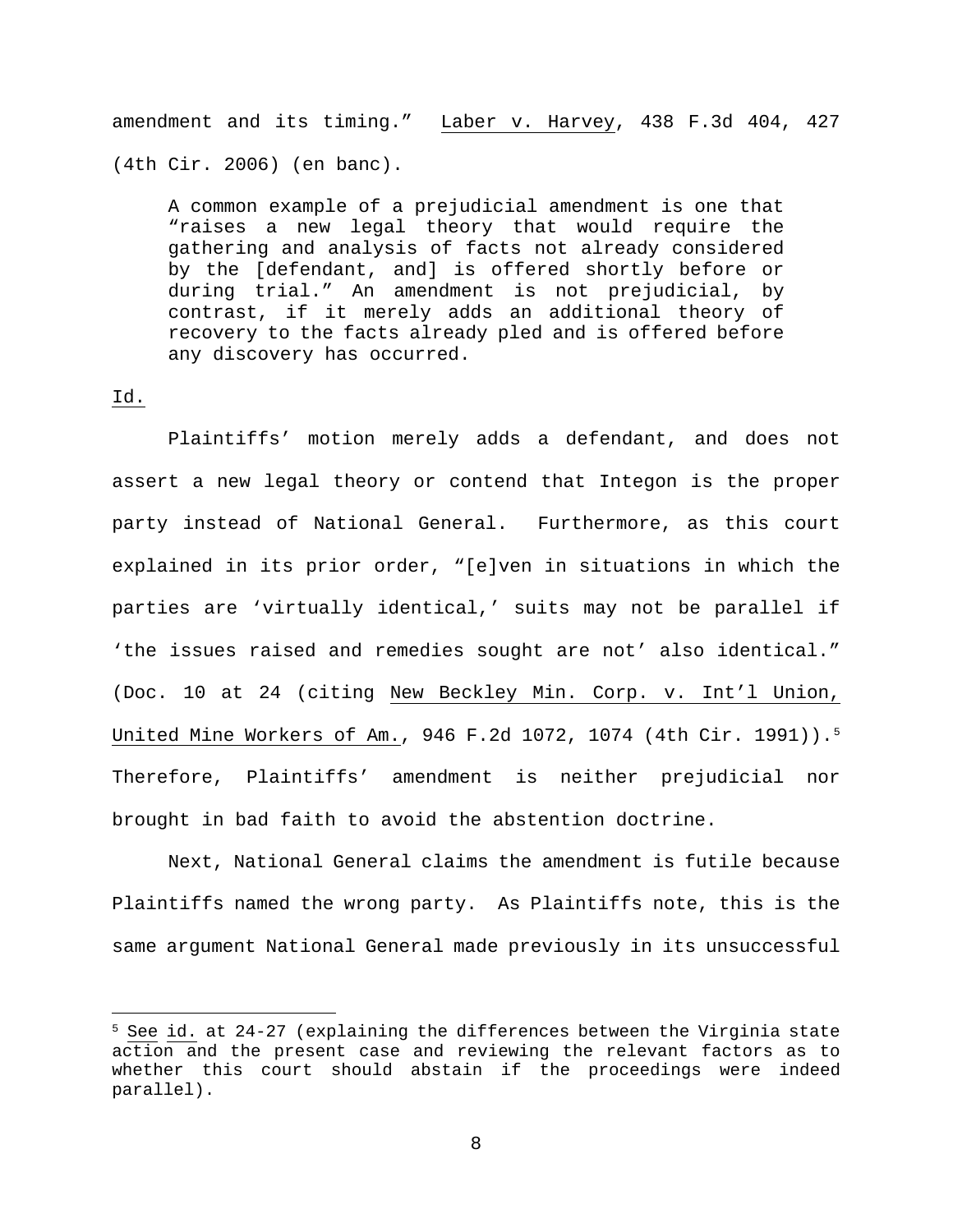motion to dismiss.

Plaintiffs have stated a plausible claim for relief as to each count, accepting as true the allegations in the amended complaint. At the pleading stage, in determining the proper party the court is constrained in what it can consider without converting the motion to one for summary judgment. Because challenging this motion as futile "tests the sufficiency of [the] complaint," see Martin, 980 F.2 at 952, the court is "generally limited to a review of the allegations of the complaint itself." Goines v. Valley Cmty. Servs. Bd., 822 F.3d 159, 165–66 (4th Cir. 2016). Even though copies of the Policy are referenced, the court cannot say as a matter of law who issued the Policy, whether Integon and/or National General is the proper party, or whether National General should be dismissed. Therefore, Plaintiffs' motion to amend is not futile.

### **C. Joinder**

Plaintiffs move to amend their complaint to join Integon as a Defendant. (Doc. 14 at 3.) National General argues that Plaintiffs' attempted permissive joinder should be denied under Rule 20.6 (Doc. 18 at 5-6.)

 $6$  National General's arguments appear inconsistent. It first states it is "not arguing that the relief Plaintiffs are seeking from Integon arises out of some different transaction or occurrence that is the subject of the lawsuit or that the questions of law or fact Plaintiffs allege are different with the joinder of Integon," but in the next paragraph it asserts that "[t]he claims against National General do not arise out of the same transaction or occurrence as the claims against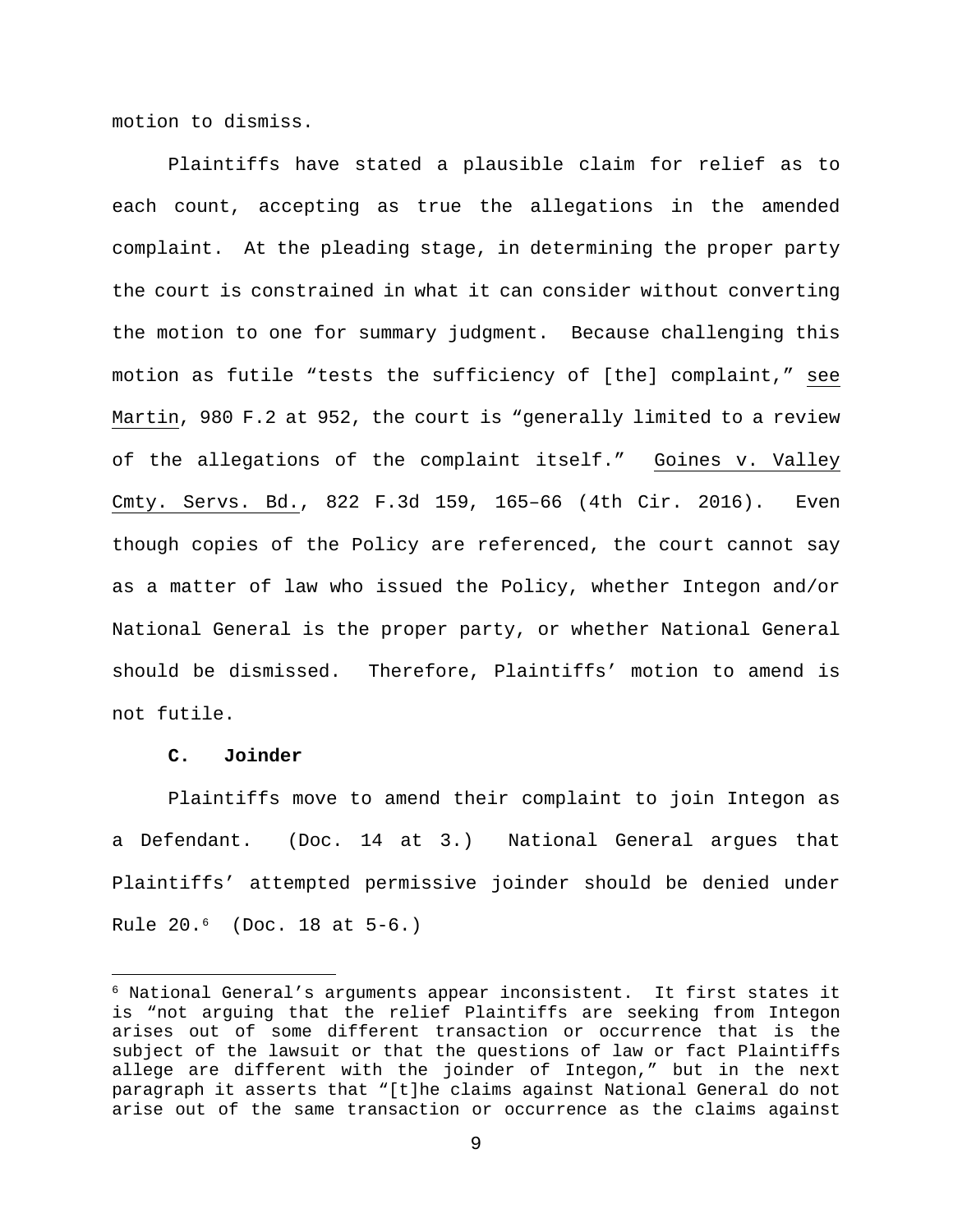Rule  $20(a)(2)$  provides that a party may be joined if "(A) any right to relief is asserted against them jointly, severally, or in the alternative with respect to or arising out of the same transaction, occurrence, or series of transactions or occurrences; and (B) any question of law or fact common to all defendants will arise in the action." See Hinson, 239 F.3d at 618; Todd v. Cary's Lake Homeowners Ass'n, 315 F.R.D. 453, 456 (D.S.C. 2016). "The United States Supreme Court has articulated that 'the impulse is toward the broadest possible scope of action consistent with fairness to the parties; joinder of claims, parties and remedies is strongly encouraged.'" Todd, 315 F.R.D. at 456 (quoting United Mine Workers of Am. v. Gibbs, 383 U.S. 715, 724 (1966)). Further, the Fourth Circuit has explained that "Rule 20 gives courts wide discretion concerning the permissive joinder of parties." Aleman v. Chugach Support Servs., Inc., 485 F.3d 206, 218 n. 5 (4th Cir. 2007).

National General argues that Plaintiffs failed Rule 20's twopart test "because it was Integon, and not National General, that issued the relevant insurance policy." (Doc. 18 at 6.) However, as discussed above, it is unclear at this stage who issued the Policy and whether Integon and/or National General is the proper party. The amended complaint alleges that National General and/or

Integon and the questions of law and fact related to the claims against Integon are different from any questions as to National General." (Id.)